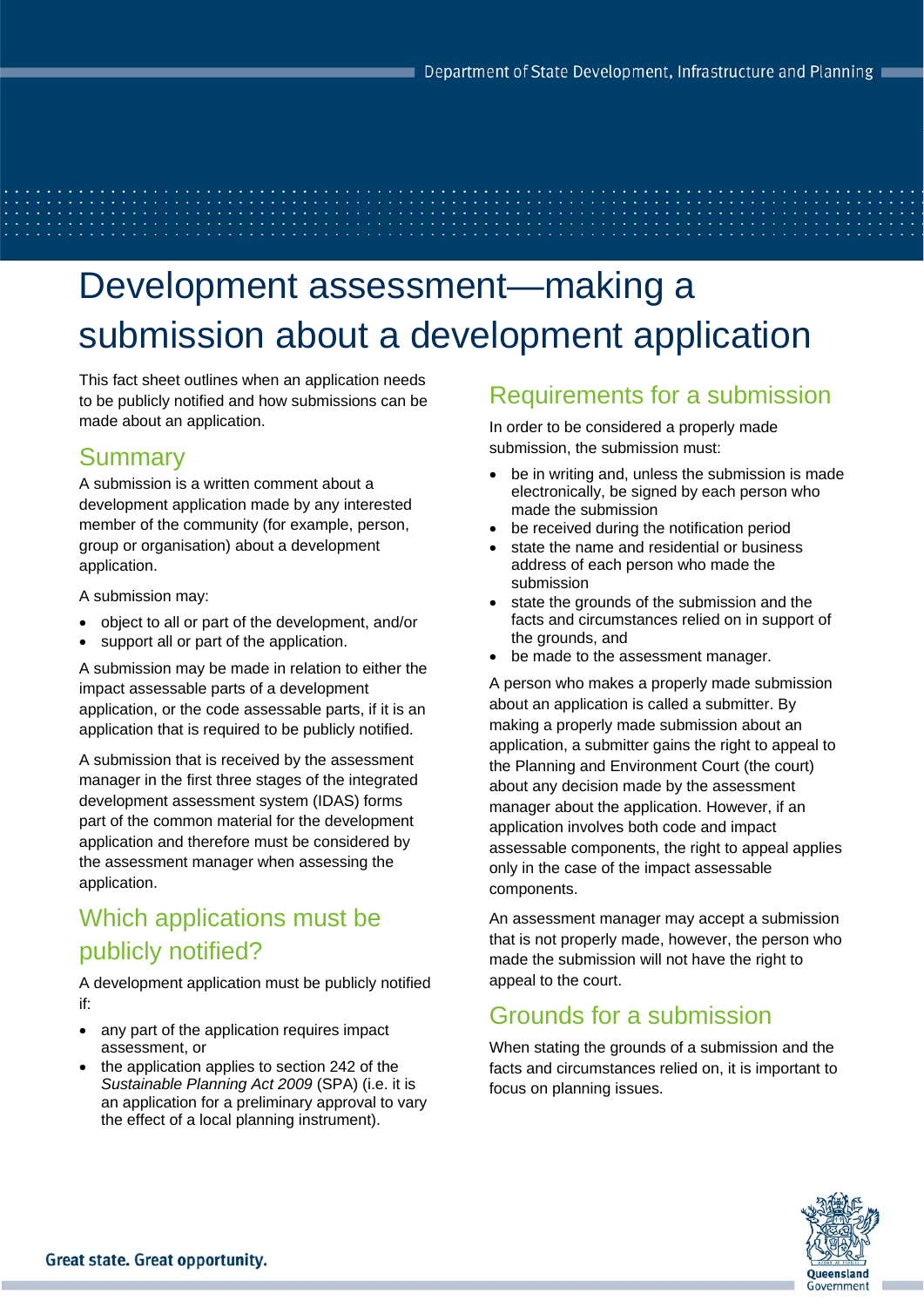Planning issues include matters such as:

- whether the proposed use is consistent with the intent for the area as expressed in the planning scheme
- whether the scale and design of the proposed development is compatible with surrounding development
- how the development addresses the street and interfaces with adjoining properties
- any potential traffic and car parking issues associated with the development
- hours of operation (for commercial activities)
- how the development may impact on drainage patterns in the area
- how the development fits with any objective of the planning scheme to protect and enhance the natural environment.

To assist the assessment manager in understanding the views of the submitter, the submission should also include any relevant evidence and/or documentation in support of the grounds raised in the submission.

# How to find out the details of a development application

Commenting on an application requires a basic understanding of the nature and extent of the proposed development. For each development application, the assessment manager must keep the following documents available for inspection and purchase:

- the application, including any supporting material
- any acknowledgement notice
- any information request
- any properly made submission
- any referral agency's response.

Many local governments now provide this information online. To find out where this information is held for a particular application, contact the relevant assessment manager.

#### Availability of submitter details

Submissions are not confidential. Until such time as the application is finalised, assessment managers are required to keep copies of all properly made submissions available for inspection or purchase by members of the public.

The assessment manager may remove the name, address and signature of each person who made a submission before making the submission publicly available.

When the assessment manager gives the applicant the decision notice for the application, the decision notice must state whether or not there were any properly made submissions about the application and the name and address of the principal submitter for each properly made submission.

## Changing or withdrawing a submission

If the assessment manager has accepted a submission (even if it is not a properly made submission) the person who made the submission may, by written notice:

- amend the submission during the notification period, or
- withdraw the submission at any time before a decision about the application is made.

## Submitters to be given notice of the decision

After the application is decided, the assessment manager must give a copy of the decision notice to each principal submitter.